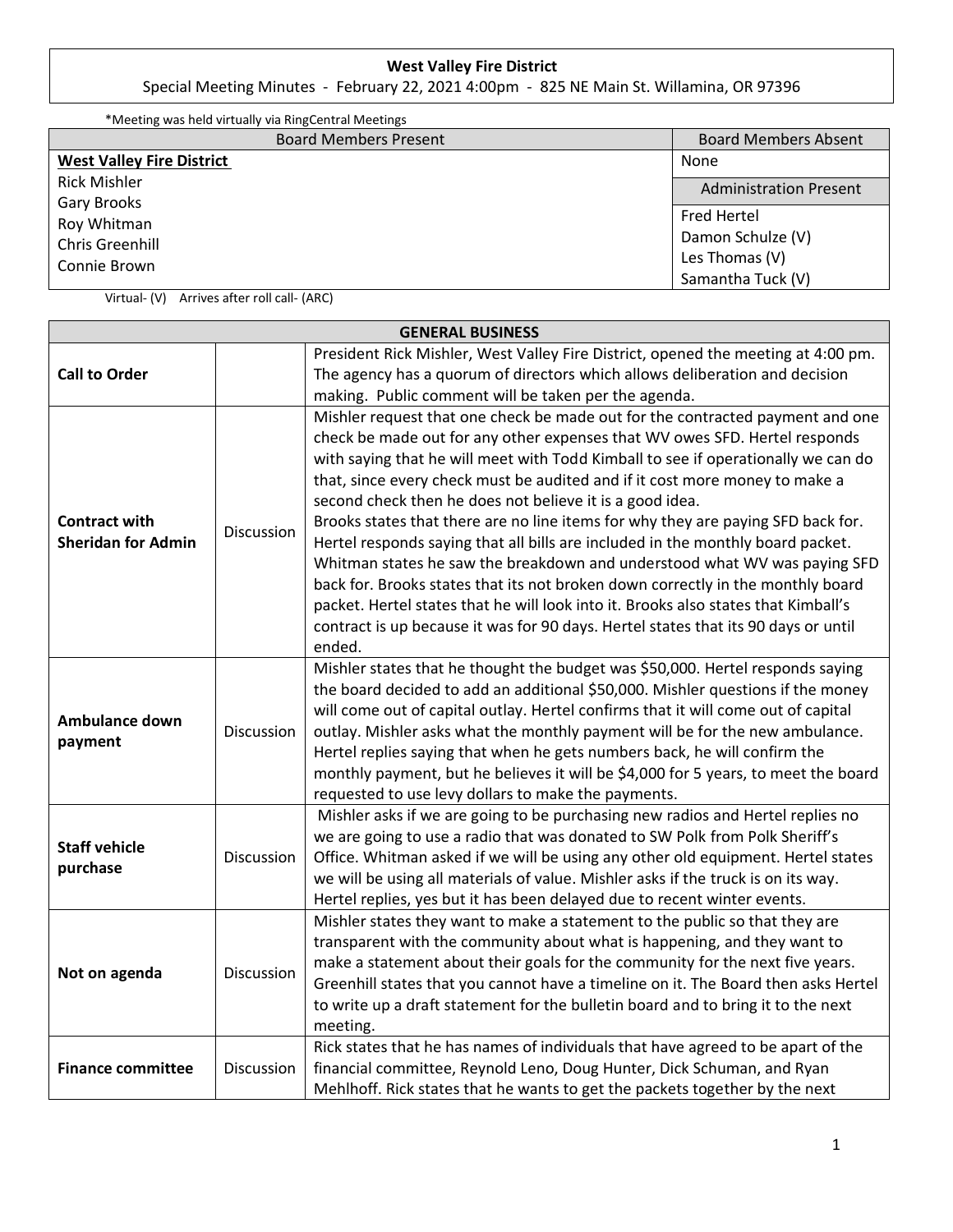|                                                                   |                                                                                                                                                                           | meeting to give to the committee. Rick then states "The purpose is to explore all                                                                                                                                                                     |  |  |  |  |
|-------------------------------------------------------------------|---------------------------------------------------------------------------------------------------------------------------------------------------------------------------|-------------------------------------------------------------------------------------------------------------------------------------------------------------------------------------------------------------------------------------------------------|--|--|--|--|
|                                                                   |                                                                                                                                                                           | of our financial history for the past three years to look into what we have now                                                                                                                                                                       |  |  |  |  |
|                                                                   |                                                                                                                                                                           | and where we are getting the money and to determine what we're going to be<br>looking at in the future. The goal would be to make advisory opinions as to where                                                                                       |  |  |  |  |
|                                                                   |                                                                                                                                                                           |                                                                                                                                                                                                                                                       |  |  |  |  |
|                                                                   |                                                                                                                                                                           | WV is going to be best off in the future moving forward."                                                                                                                                                                                             |  |  |  |  |
|                                                                   |                                                                                                                                                                           | Motion: Connie Brown Second: Gary Brooks                                                                                                                                                                                                              |  |  |  |  |
|                                                                   |                                                                                                                                                                           | I move to establish the finance committee.                                                                                                                                                                                                            |  |  |  |  |
|                                                                   |                                                                                                                                                                           | <b>Motion passes unanimously</b>                                                                                                                                                                                                                      |  |  |  |  |
|                                                                   |                                                                                                                                                                           | Brooks apologizes for his actions at the previous meeting and states "after talking                                                                                                                                                                   |  |  |  |  |
|                                                                   |                                                                                                                                                                           | with my wife and family I have decided to resign so that you can have a new                                                                                                                                                                           |  |  |  |  |
|                                                                   |                                                                                                                                                                           | board member and maybe have some peace and quiet in the meetings. We have                                                                                                                                                                             |  |  |  |  |
|                                                                   |                                                                                                                                                                           | discussed that it will be official at the April meeting" Rick states that Brooks                                                                                                                                                                      |  |  |  |  |
|                                                                   |                                                                                                                                                                           | would like to help pick his successor and request that Brooks be allowed on the                                                                                                                                                                       |  |  |  |  |
|                                                                   |                                                                                                                                                                           | finance committee. Greenhill states "this is a strict calendar thing. So, we can get                                                                                                                                                                  |  |  |  |  |
|                                                                   |                                                                                                                                                                           | it to the county elections so someone can run for the position prior to the March                                                                                                                                                                     |  |  |  |  |
|                                                                   |                                                                                                                                                                           | 18 <sup>th</sup> meeting vs. waiting and having to appoint someone for a year?" Brooks                                                                                                                                                                |  |  |  |  |
|                                                                   |                                                                                                                                                                           | states it would be two years if they appointed someone. Greenhill replies "so                                                                                                                                                                         |  |  |  |  |
|                                                                   |                                                                                                                                                                           | why can we not do it, so the voters elect someone to the board?" Brooks states                                                                                                                                                                        |  |  |  |  |
|                                                                   |                                                                                                                                                                           | "I think the problem I see here is if the board chooses and candidate and you put                                                                                                                                                                     |  |  |  |  |
|                                                                   |                                                                                                                                                                           | them on the ballot, and they run unopposed what's the difference." Greenhill                                                                                                                                                                          |  |  |  |  |
|                                                                   |                                                                                                                                                                           | asks Brooks "how do you know they will run unopposed?" Brooks replies because                                                                                                                                                                         |  |  |  |  |
|                                                                   |                                                                                                                                                                           | you're only going to give everyone else two days to figure it out and apply"                                                                                                                                                                          |  |  |  |  |
| Not on agenda                                                     | Action                                                                                                                                                                    | Greenhill states that the voters choose from whoever applies" Brooks asks if<br>multiple people apply do, they all go on the ballot?" Greenhill confirms Mishler<br>clarifies that Brooks would like to pick his replacement and Greenhill emphasizes |  |  |  |  |
|                                                                   |                                                                                                                                                                           |                                                                                                                                                                                                                                                       |  |  |  |  |
|                                                                   |                                                                                                                                                                           |                                                                                                                                                                                                                                                       |  |  |  |  |
|                                                                   | the fact that position is an elected position" Brooks then states "I don't think the<br>voters are in a position to select your personal candidate, I think we as a board |                                                                                                                                                                                                                                                       |  |  |  |  |
|                                                                   |                                                                                                                                                                           |                                                                                                                                                                                                                                                       |  |  |  |  |
|                                                                   |                                                                                                                                                                           | have a much better idea who would be the best person on the board vs. the<br>public" Whitman states "if we're trying to be transparent with the community<br>why are we trying to take it away from our community that we're trying to                |  |  |  |  |
|                                                                   |                                                                                                                                                                           |                                                                                                                                                                                                                                                       |  |  |  |  |
|                                                                   |                                                                                                                                                                           |                                                                                                                                                                                                                                                       |  |  |  |  |
|                                                                   |                                                                                                                                                                           | serve?" Brooks states "it can be put into the Bulletin Board" Connie states out of<br>respect for Brooks since he has been in our community for so long that we should                                                                                |  |  |  |  |
|                                                                   |                                                                                                                                                                           |                                                                                                                                                                                                                                                       |  |  |  |  |
|                                                                   |                                                                                                                                                                           | allow him to pick his successor" Greenhill states that he respects the voters<br>choice.                                                                                                                                                              |  |  |  |  |
|                                                                   |                                                                                                                                                                           |                                                                                                                                                                                                                                                       |  |  |  |  |
|                                                                   |                                                                                                                                                                           | Motion: Roy Whitman Second: Gary Brooks                                                                                                                                                                                                               |  |  |  |  |
|                                                                   |                                                                                                                                                                           | I move to accept Gary Brooks resignation effective prior to the April meeting.<br>Motion passes unanimously.                                                                                                                                          |  |  |  |  |
| Adjournment                                                       |                                                                                                                                                                           | Meeting adjourned at 5:28 PM.                                                                                                                                                                                                                         |  |  |  |  |
| Action Items/Items for Follow-Up                                  |                                                                                                                                                                           |                                                                                                                                                                                                                                                       |  |  |  |  |
| <b>Deliverable</b><br><b>Timeline</b><br><b>Responsible Party</b> |                                                                                                                                                                           |                                                                                                                                                                                                                                                       |  |  |  |  |
|                                                                   |                                                                                                                                                                           |                                                                                                                                                                                                                                                       |  |  |  |  |
|                                                                   |                                                                                                                                                                           |                                                                                                                                                                                                                                                       |  |  |  |  |

Upcoming meetings/events:

• 04-11-2021 Joint Board Meeting

Board packet and handouts included:

• Agenda

In our Board Meetings, we agree to…

- Begin and conclude meetings on time
- Be on time and come prepared to participate